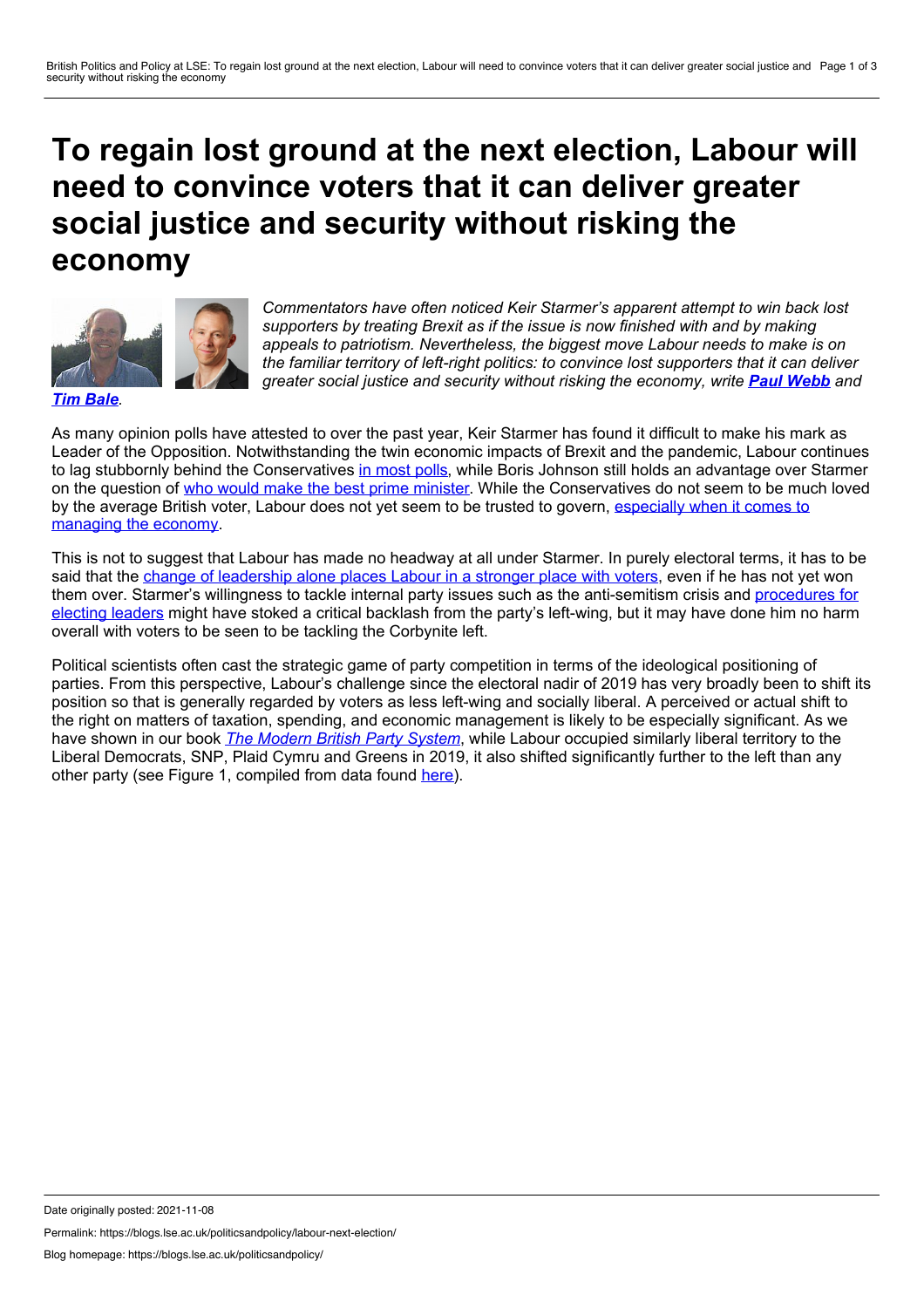

Figure 1: Ideological locations of political parties in 2019

This is where Labour was most obviously out on a limb, with manifesto commitments to increase NHS spending by 4.3%, eliminate NHS outsourcing to the private sector, nationalise rail, mail, water and energy companies, raise the minimum wage, stop pension age increases, compensate Women Against State Pension [Inequality,](https://www.waspi.co.uk/about-us-2/) introduce a National Care Service (for England), increase education spending, abolish tuition fees, and build 100,000 new council homes per year. As we can see from Figure 2, this constitutes an even more left-wing Labour manifesto than the notorious ['longest](https://www.oxfordreference.com/view/10.1093/acref/9780199916108.001.0001/acref-9780199916108-e-4889) suicide note in history' of 1983, which produced an almost equally disastrous electoral performance for the party.



Figure 2: Labour's ideological movements in two-dimensional ideological space, 1964-2019

Date originally posted: 2021-11-08

Permalink: https://blogs.lse.ac.uk/politicsandpolicy/labour-next-election/

Blog homepage: https://blogs.lse.ac.uk/politicsandpolicy/